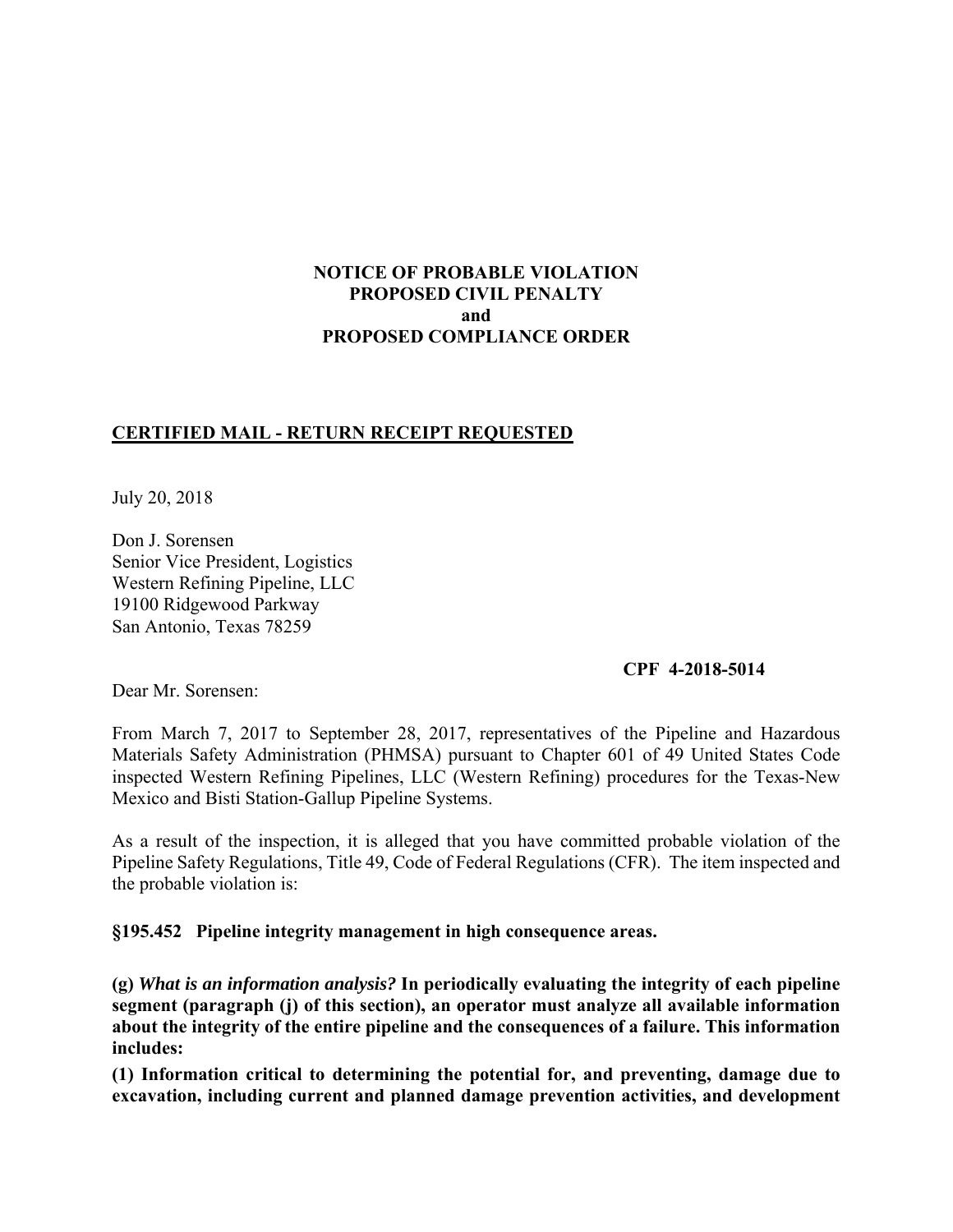**or planned development along the pipeline segment;** 

**(2) Data gathered through the integrity assessment required under this section;** 

 **required by this Part, including, corrosion control monitoring and cathodic protection (3) Data gathered in conjunction with other inspections, tests, surveillance and patrols surveys; and** 

## **(4) Information about how a failure would affect the high consequence area, such as location of the water intake.**

Western Refining failed to demonstrate that a comprehensive analysis of all information concerning the integrity of their pipeline system and the consequence of a failure were thoroughly performed.

During PHMSA's 2017 inspection of the Integrity Management Plan at Western Refining's Bloomfield, NM office, PHMSA requested that Western Refining provide any information or risk analysis of completed by Western Refining.

 available information concerning the integrity of the entire pipeline and the consequences of a Based on the information provided, PHMSA identified that Western Refining failed to analyze all failure:

- Western refining failed to appropriately integrate all of the relevant threats such as third party damage, internal corrosion, external corrosion and flood damage.
- Western Refining did not account for either changes in physical characteristics or operating conditions of different pipeline segments throughout their pipeline system.
- Western Refining failed to provide a risk comparisons study showing how threats had been eliminated and/or reduced from higher to lower risk after preventive and mitigative measures had been employed.

 analysis that considers all available information relative to the integrity of entire pipeline system Therefore, Western Refining's Integrity Management Plan failed to demonstrate an information to ensure compliance with  $\S 195.452(g)$ .

# Proposed Civil Penalty

Under 49 U.S.C. § 60122 and 49 CFR § 190.223, you are subject to a civil penalty not to exceed \$209,002 per violation per day the violation persists up to a maximum of \$2,090,022 for a related series of violations. The Compliance Officer has reviewed the circumstances and supporting documentation involved in the above probable violations and has recommended that you be preliminarily assessed a civil penalty of \$50,100.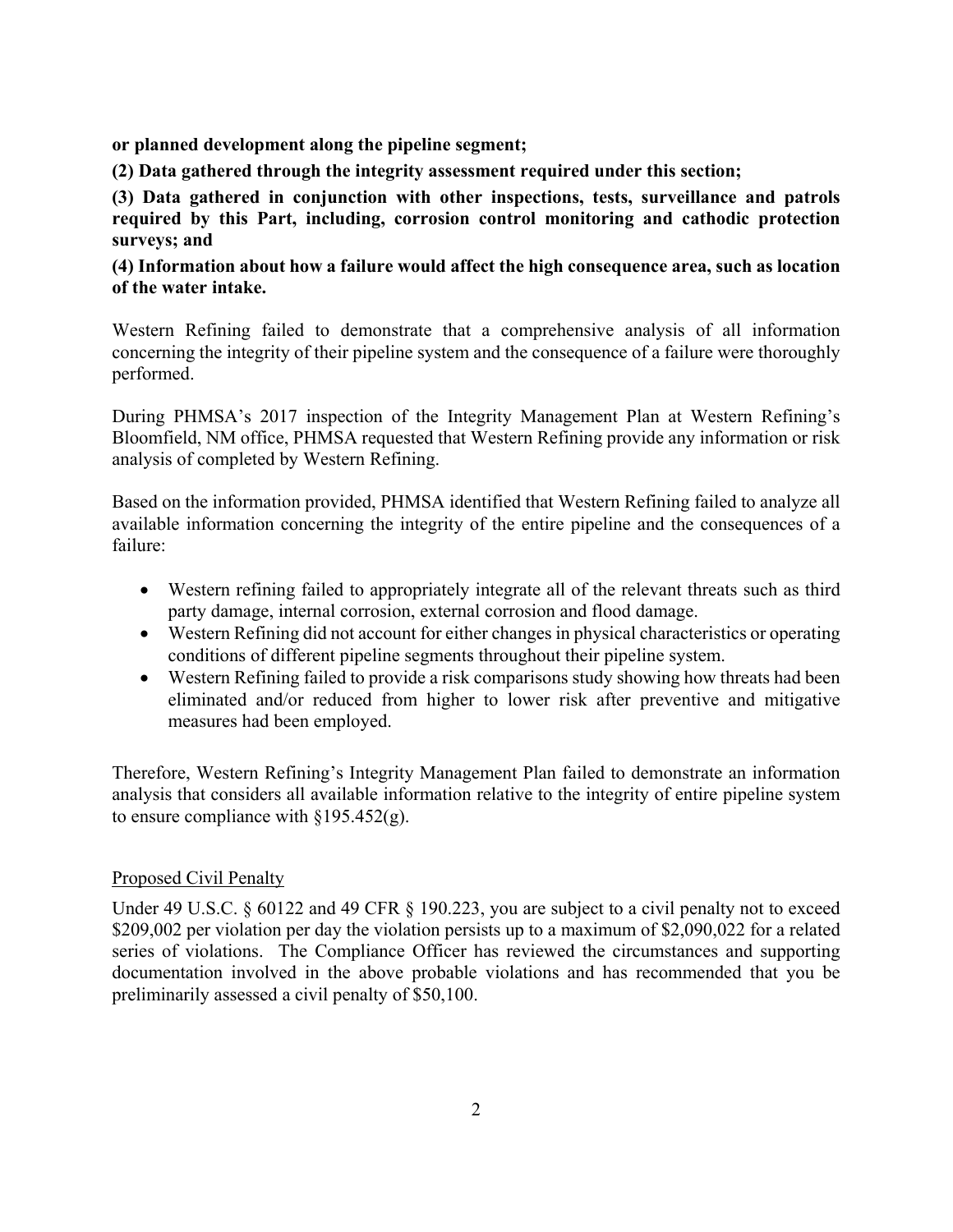### Response to this Notice

 *Compliance Proceedings*. Please refer to this document and note the response options. All Enclosed as part of this Notice is a document entitled *Response Options for Pipeline Operators in*  material you submit in response to this enforcement action may be made publicly available. If you believe that any portion of your responsive material qualifies for confidential treatment under 5 U.S.C. 552(b), along with the complete original document you must provide a second copy of the document with the portions you believe qualify for confidential treatment redacted and an explanation of why you believe the redacted information qualifies for confidential treatment under 5 U.S.C. 552(b).

 submit your correspondence to my office within 30 days from receipt of this Notice. This period Following the receipt of this Notice, you have 30 days to submit written comments, or request a hearing under 49 CFR § 190.211. If you do not respond within 30 days of receipt of this Notice, this constitutes a waiver of your right to contest the allegations in this Notice and authorizes the Associate Administrator for Pipeline Safety to find facts as alleged in this Notice without further notice to you and to issue a Final Order. If you are responding to this Notice, we propose that you may be extended by written request for good cause.

In your correspondence on this matter, please refer to **CPF-4-2018-5014** and, for each document you submit, please provide a copy in electronic format whenever possible.

Sincerely,

Mary L. McDaniel, P.E. Director, Southwest Region Pipeline and Hazardous Materials Safety Administration

Enclosures: *Proposed Compliance Order Response Options for Pipeline Operators in Compliance Proceedings*